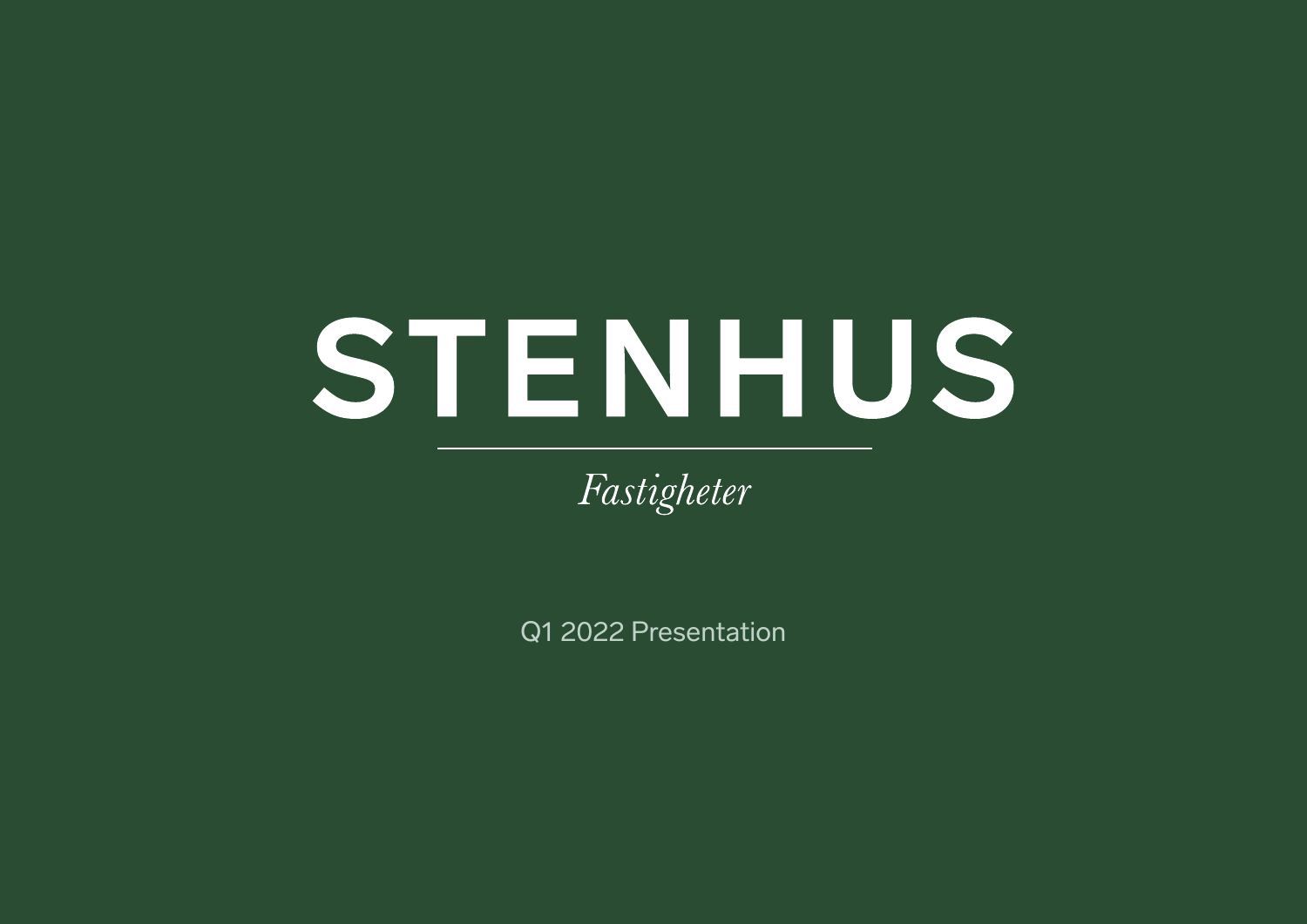

- 1. Introduction to Stenhus Fastigheter
- 2. Property portfolio
- 3. Financials

## **Today's presenters**



Elias Georgiadis *CEO & Board member*



Mikael Nicander *Deputy CEO*



Tomas Georgiadis *CFO*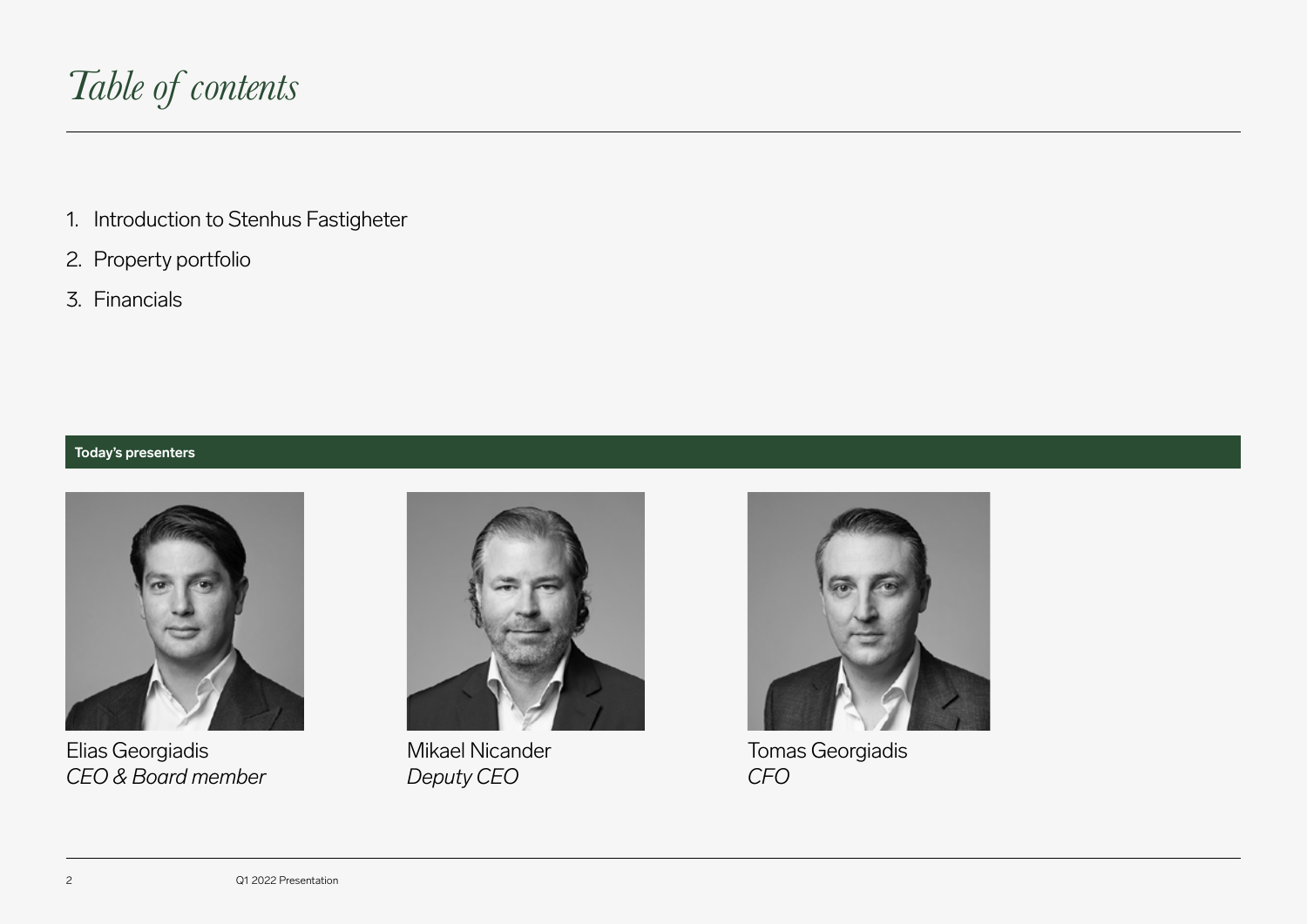1. Introduction to Stenhus Fastigheter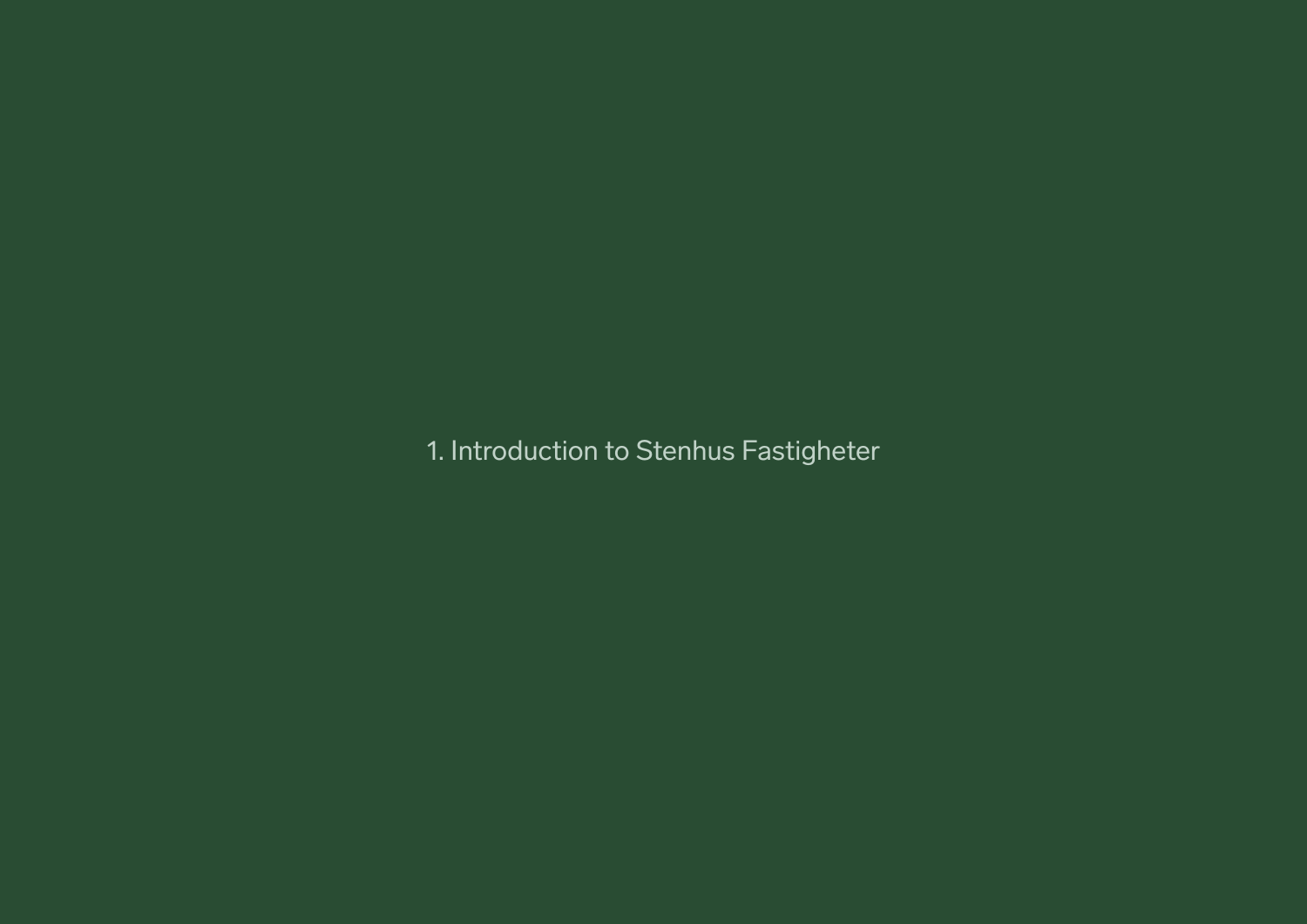# *Stenhus Fastigheter in brief*







Clear focus on sustainable growth, operating cash flows, and leasing durations.



Strong presence in Stockholm and Mälardalen region, 62% of rental income.



Vision to become one of the leading real estate companies in Sweden, within the next five years.



Properties within four categories: public, grocery anchored, light industrial/logistics and non-speculative development projects.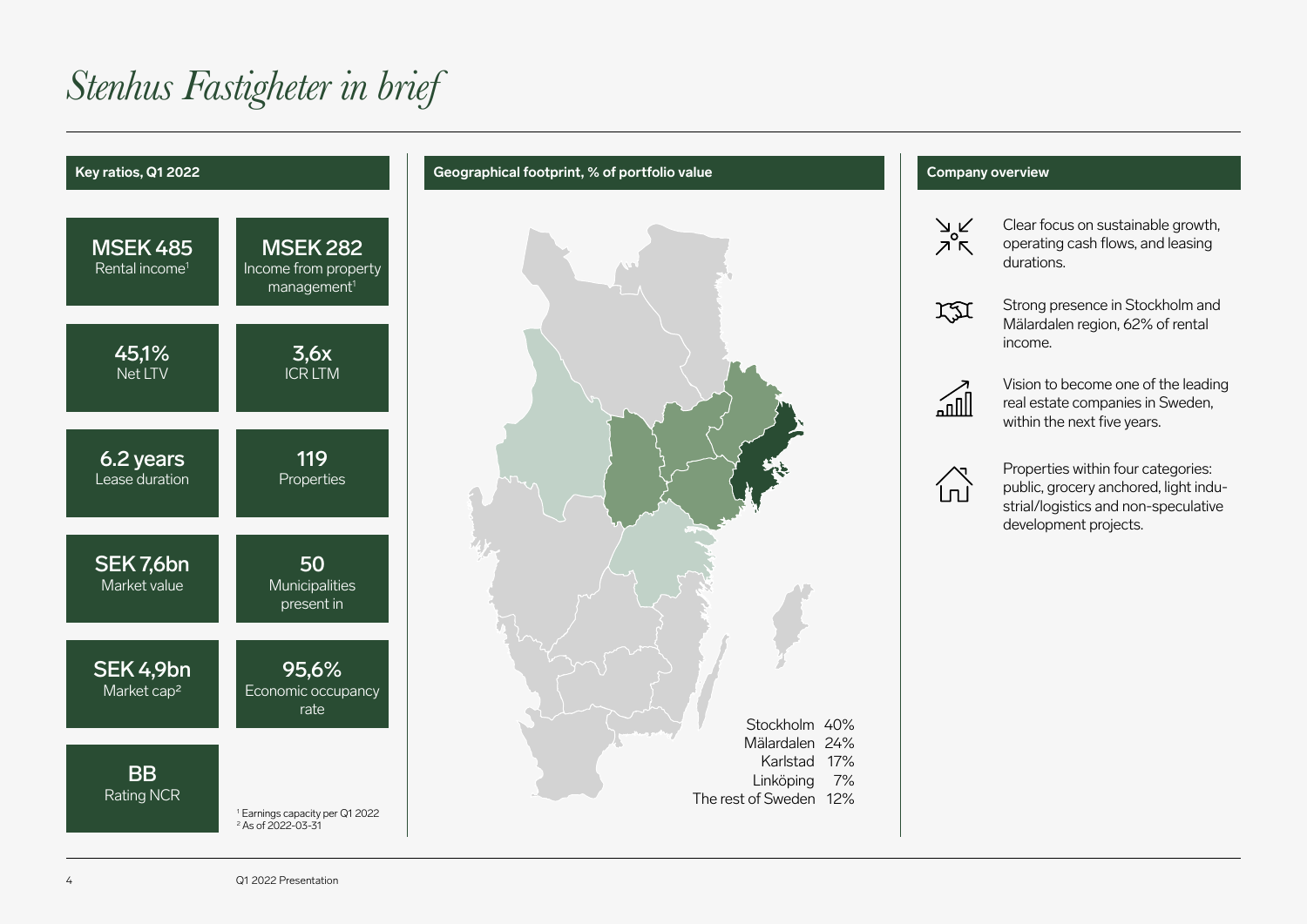# *Fast-growing company*

## **Sterner Stenhus AB**

#### **2012–2020**



## **STERNER STENHUS**

- Sterner Stenhus AB ("Sterner") acquire its first properties in 2012
- Active in the real estate industry with focus on commercial- and community service properties
- Mainly active in the Stockholm region
- Stenhus Fastigheter is established through a spin-off of 10 properties from Sterner to a market value of SEK 1.4bn (Sep 2020)
- Stenhus Fastigheter has a strong foundation with people from Sterner



- Q3 2020, issues shares (SEK 697m) and acquires properties (SEK 1,376m)
- Q4 2020, listed on Nasdaq First North Growth Market (24th Nov 2020)
- Q1 2021, public takeover bid on MaxFastigheter (SEK 1,100m) and acquires properties (SEK 1,438m)
- Q2 2021, offer for MaxFastigheter accepted and right issue (SEK 450m)
- Q3 2021, MaxFastigheter consolidates with Stenhus Fastigheter
- Q4 2021, Bid on Halmslätten Fastighets AB (SEK 781m )



**Stenhus Fastigheter's targets**

currently 2,1 years

<sup>1</sup> Loan-to-value is defined as interest-bearing debt, excluding leasing, in relation to fair value of properties. Equity ratio is defined as equity in relation to total assets (excl. IFRS 16 right-of-use assets). Interest coverage ratio is defined as profit from property management after adding back financial expenses in relation to financial expenses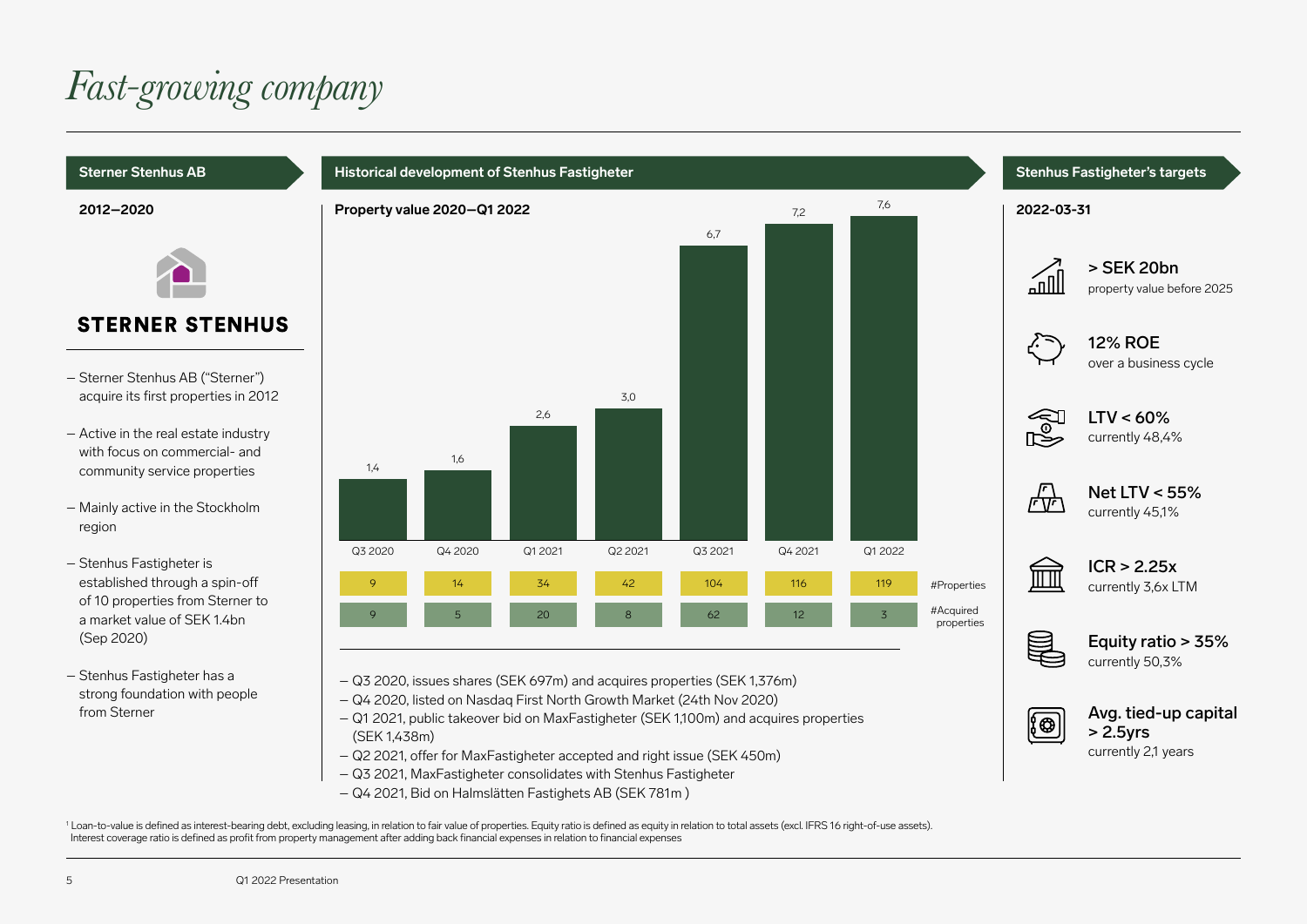## *Long-term strategy supported by a value-creating business model*

#### **Business model and strategy**

- Long-term strategy is to manage all properties and projects in-house to enable maximum customer knowledge and customer satisfaction and thus deliver in line with the Company's business model
- The Company shall always attempt to find long-term lease agreements with costumers to secure the business model
- Property management shall always be a central part of the Company's business to optimise the property portfolio best way possible



**Stenhus' investment strategy is anchored in the business model with a focus on cash flow and long lease terms All acquisitions should be done to uphold long-term stability and a diverse property portfolio**

#### **Diverse property portfolio**

Investments in different types of properties will be crucial for Stenhus in order to reach its return targets and to strengthen its cash flow over time

- Public properties
- Light industrial / Logistics
- Grocery anchored
- Non-speculative development projects (100% pre-let)

#### **Long-term stability**

In order to generate long-term and stable cash flow, the Company is mainly interested in targets with the following characteristics:

- Properties with long-term lease contracts, stable cash flows from creditworthy tenants and low vacancies
- Opportunistic acquisitions with good opportunities for value creation where new cash flows can be created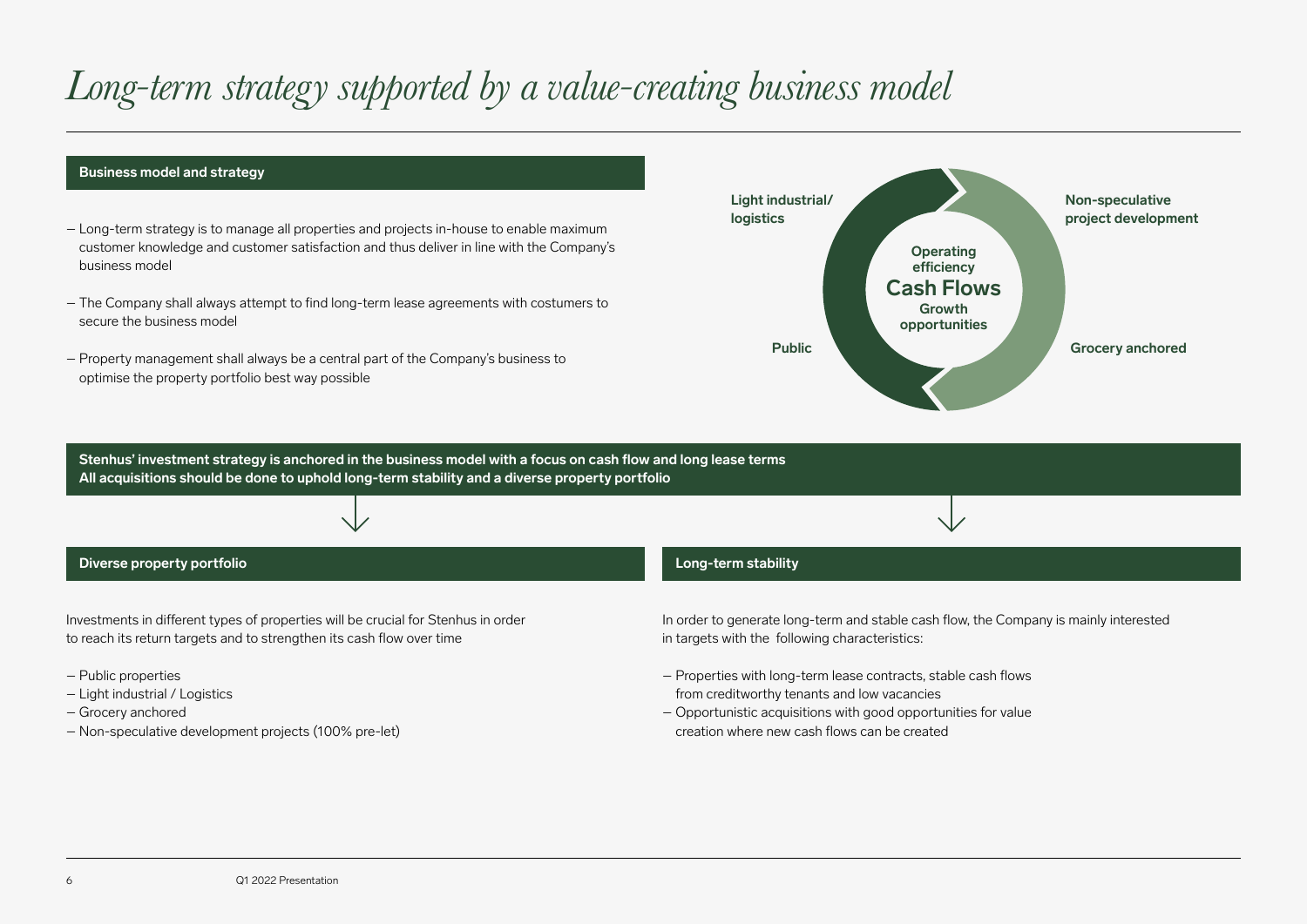# *Sustainability efforts*

#### **Four focus areas within sustainability… …and sustainability efforts are based on the UN Sustainable Development Goals**



#### Environment & sustainability

- 0% fossil heating by 2023
- 100% green or climate-compensated electricity by 2022
- Establishment of sustainability council
- Strive for long-term customer relationships and circular solutions





3 GOD HALSA OC

#### Health & safety

- Strive to use eco-friendly products
- Increased use of renewable energy

#### Anticorruption

– During 2022, a Code of Conduct will be established and implemented



– During 2022 a whistle blower function will be established and implemented

## Equality and economic growth

- Support sustainable growth by establishing stable and long-term customer relationships
- Promote diversity in hiring and when choosing suppliers



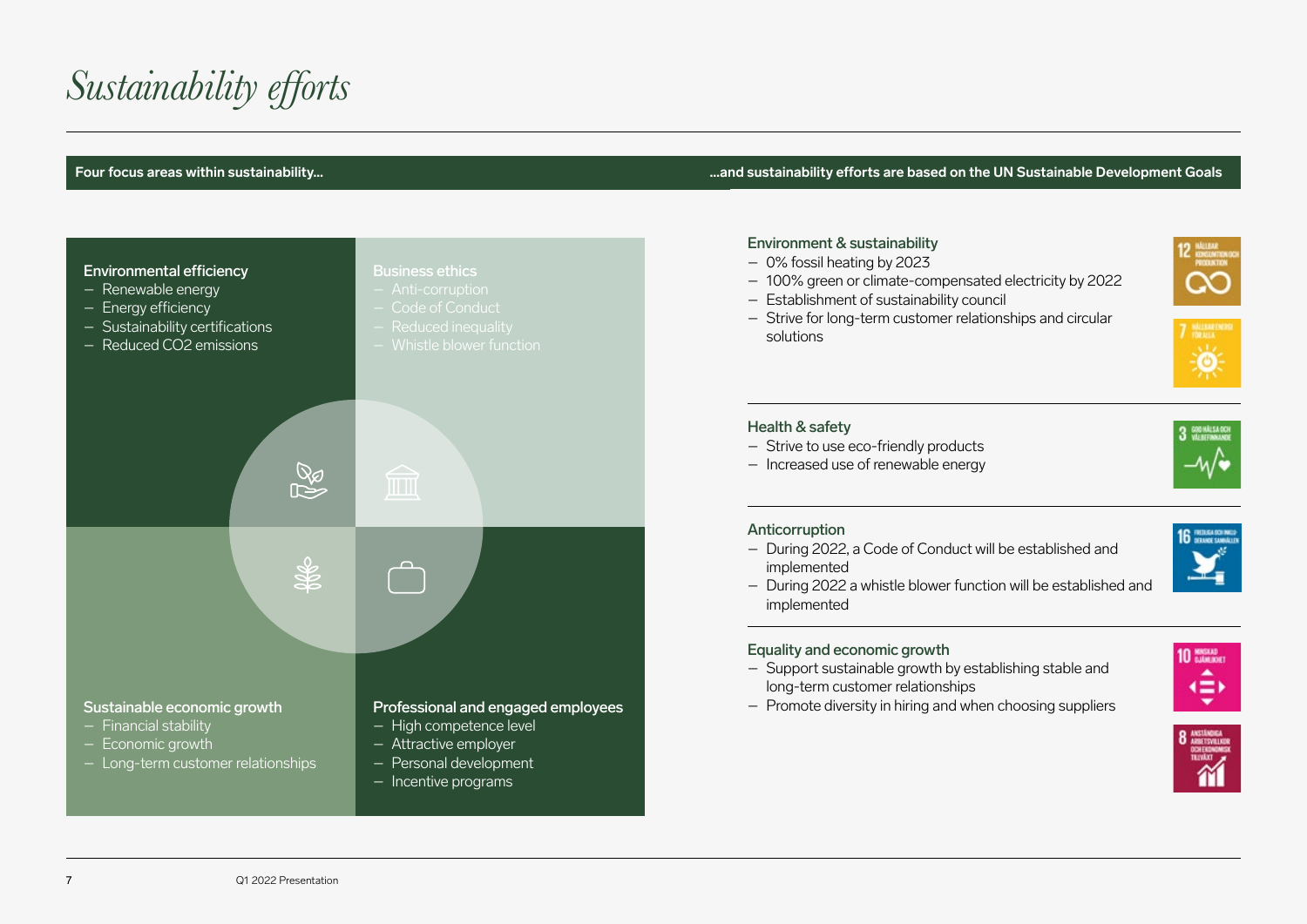2. The property portfolio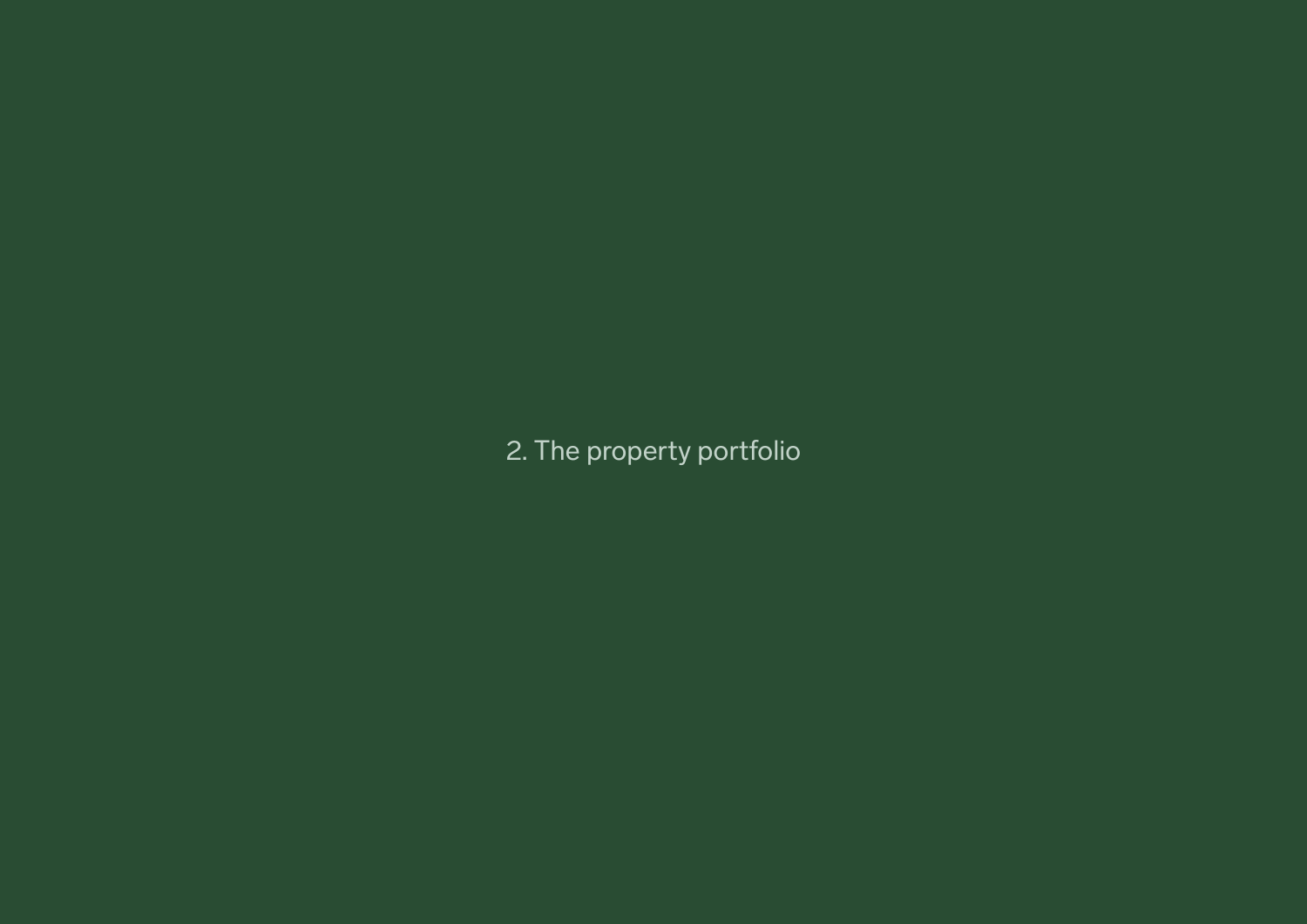# *Located in liquid property transaction markets*



Note: Rental income excludes media supplements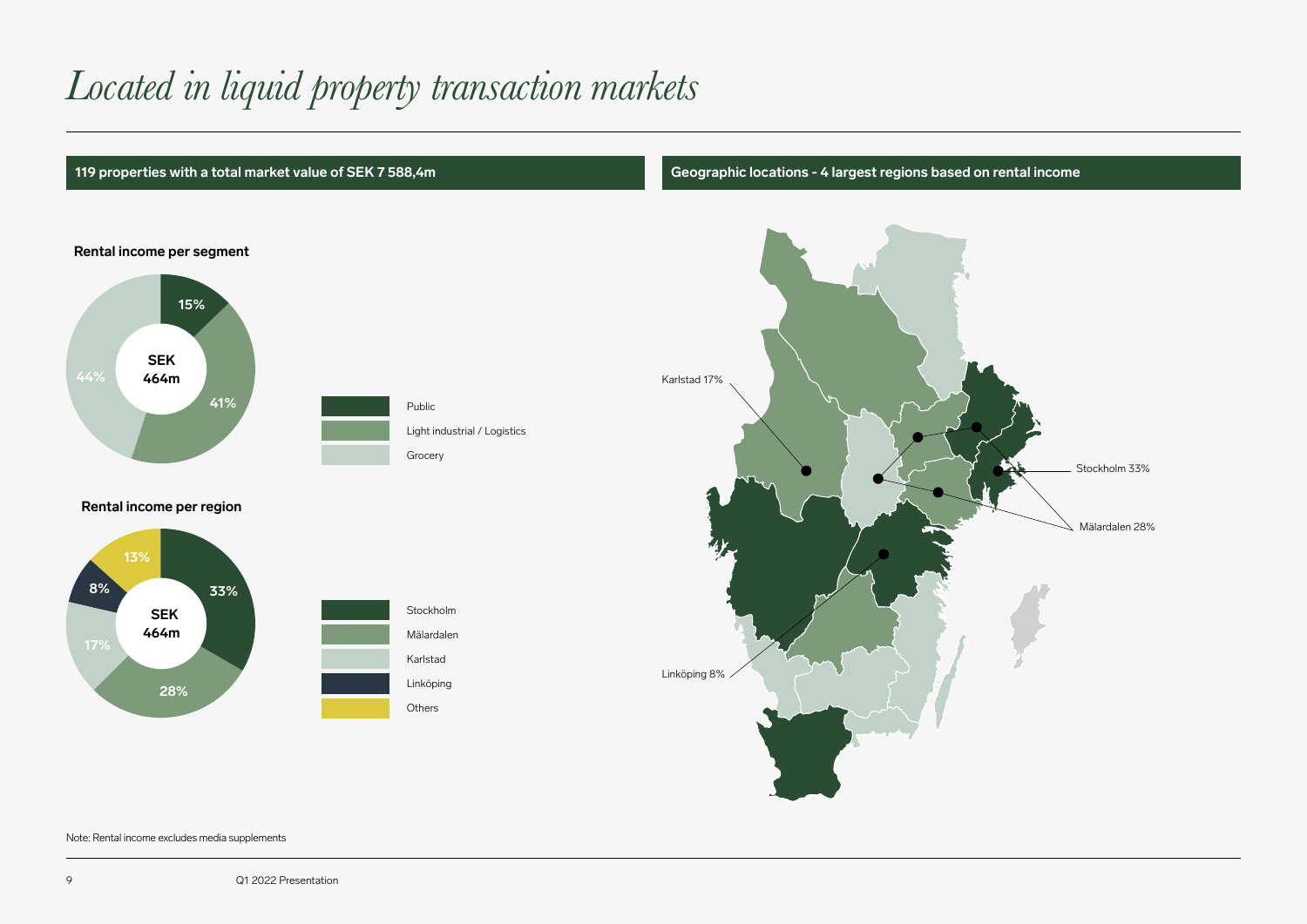# *Diversified tenants and solid WAULT of 6.4 years*

**Top 5 largest tenants, rental income Lease maturity structure by rental income**

**WAULT: 6,2 years**



| #  | Tenant             | Type of tenant      | Rental income <sup>2</sup> (mSEK) | % of rental income |
|----|--------------------|---------------------|-----------------------------------|--------------------|
|    | <b>Dollarstore</b> | Discount retailer   | 35,1                              | 8%                 |
| 2. | Botkyrka Kommun    | Municipality        | 31,8                              | 7%                 |
| 3. | Bilia AB           | Automotive retailer | 21.7                              | 5%                 |
| 4. | Willys             | Groceries           | 18.7                              | 4%                 |
| 5. | City Gross AB      | Groceries           | 14.6                              | 3%                 |
|    | Others             |                     | 342.4                             | 74%                |



– Properties with long-term lease contracts (WAULT of 6,2 years) provides predictable and stable cash-flows

– Reputable and stable tenants in the form of publicly funded-, grocery-anchored and discount retail tenants with proven financial resilience

1 Rental income excludes media supplements

2 Refers to contracted rental income as per 2022-03-31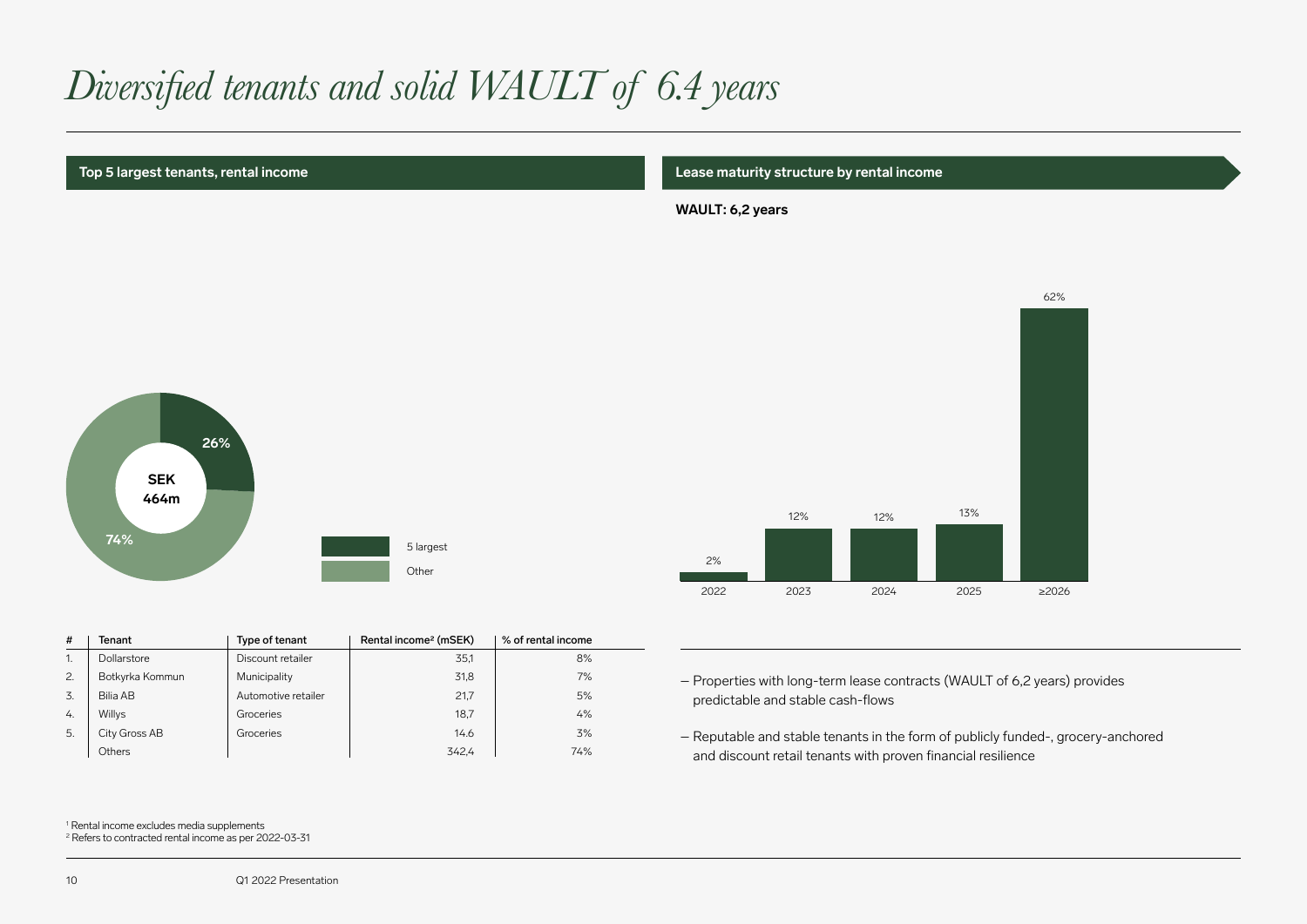*Selected projects*

#### **Stenhus develops existing properties in order to create additional value and facilitate long-term contractual relationships**









| City:                      | segment                  |
|----------------------------|--------------------------|
| Köping                     | grocery                  |
| Project type:              | lettable area, sqm       |
| New production             | ca. 2,000 Sqm            |
| <b>Construction start:</b> | occupancy at completion: |
| 2021                       | 100%                     |
|                            |                          |

City: segment Karlstad education/office New production ca. 3,919 Sqm

Project type: lettable area, sqm

## **Montören 1 Fanfaren 7 (finished) Four LSS Units (one finished)**

| City:                  |
|------------------------|
| Sigtuna, Tyresö, Visby |
| Project type:          |
| Forward funding -      |
| new production         |
| Construction start:    |
| 2021-2022              |

Segment Community service Lettable area, sqm

Ca. 470 Sqm per unit Occupancy at completion: 100%

Low risk development portfolio with large share of pre-let premises with no speculative elements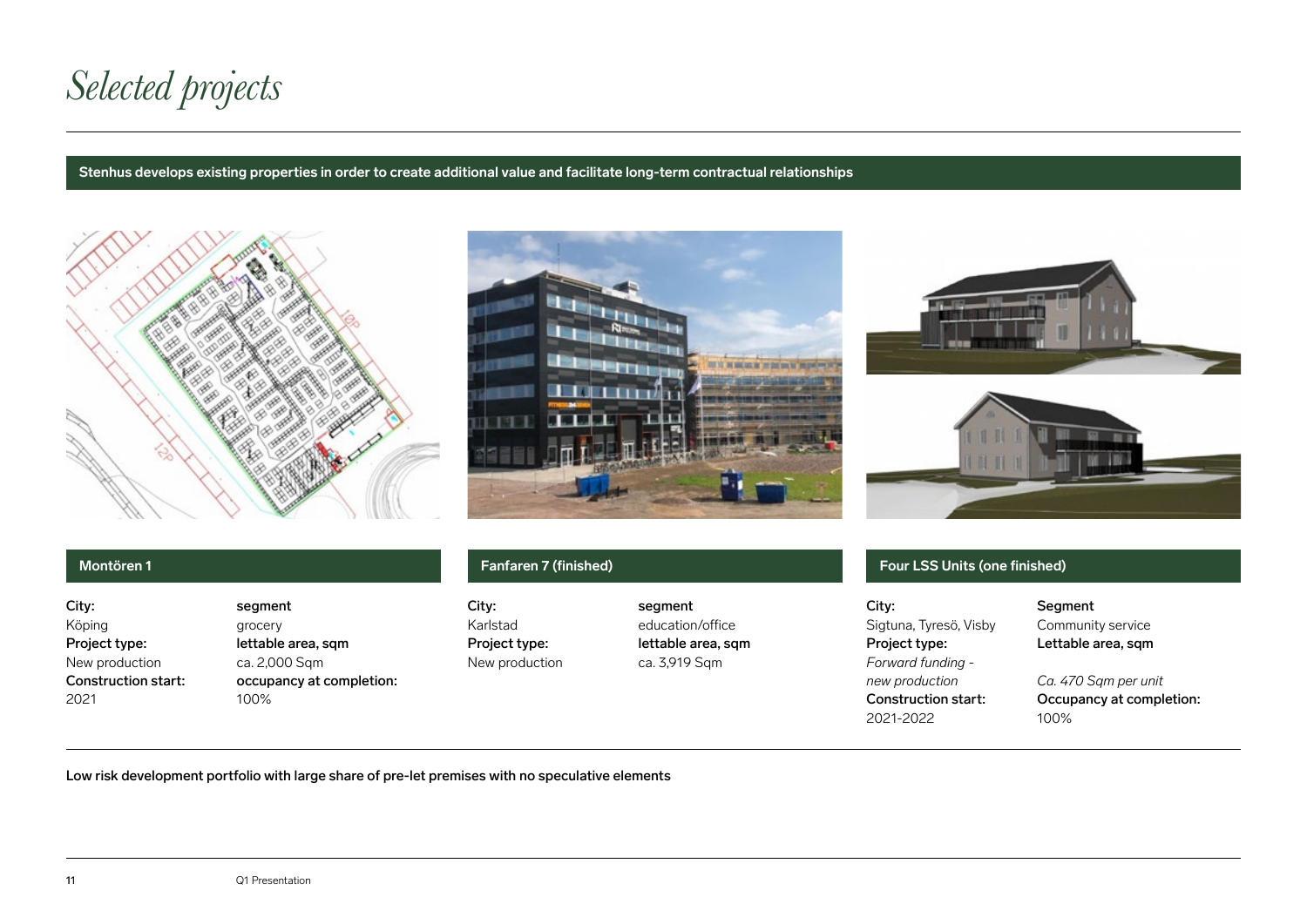## 3. Financials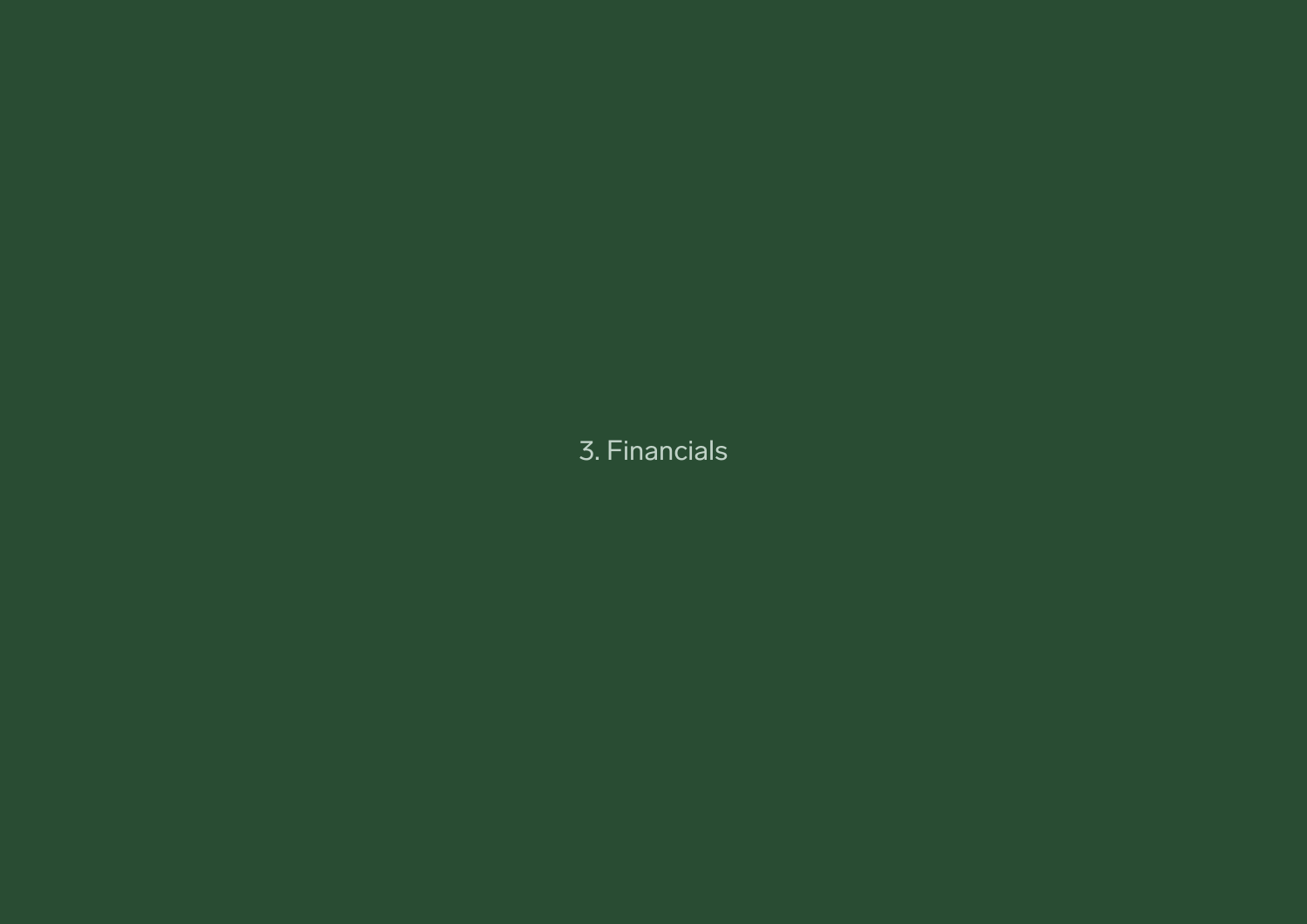## *Income statement*

#### **Income statement**

|                                                                     | 2022     | 2021     | 2021      | 2020     |
|---------------------------------------------------------------------|----------|----------|-----------|----------|
|                                                                     | jan-     | jan-     | jan-      | 4 sept-  |
| tsek                                                                | mars     | mars     | dec       | 31 dec   |
|                                                                     |          |          |           |          |
| Rental income                                                       | 117 593  | 27799    | 283 643   | 20712    |
| Property costs                                                      | $-29664$ | $-6434$  | $-58864$  | $-3415$  |
| Gross profit                                                        | 87929    | 21365    | 224 779   | 17297    |
|                                                                     |          |          |           |          |
| Central administration                                              | $-8910$  | $-3154$  | $-30319$  | $-3682$  |
| Results from associated companies                                   | 2599     |          |           |          |
| Financial income and expenses                                       | $-22457$ | $-3283$  | -52348    | $-3805$  |
| Operating profit                                                    | 59 161   | 14 9 28  | 142 112   | 9810     |
|                                                                     |          |          |           |          |
| Listing costs                                                       |          |          |           | $-3272$  |
| Restructuring costs                                                 |          |          | $-7000$   |          |
| Early redemption fee on loans                                       |          |          | $-23250$  |          |
| Operating profit after non-recurring items                          | 59 161   | 14 9 28  | 111862    | 6538     |
|                                                                     |          |          |           |          |
| Change in value of properties                                       | 224 924  | 114 422  | 899 122   | 76 242   |
| Change in value of financial instruments                            | 40722    |          | 4637      |          |
| Profit before tax                                                   | 324 807  | 129 350  | 1015621   | 82780    |
|                                                                     |          |          |           |          |
| Tax                                                                 | $-69743$ | $-26661$ | $-214367$ | $-10737$ |
| Net income                                                          | 255 064  | 102 689  | 801254    | 72043    |
|                                                                     |          |          |           |          |
| Attributable to                                                     |          |          |           |          |
| Attributable to parent company shareholders                         | 244 942  | 102 689  | 792049    | 72043    |
| Attributable to non-controlling interest                            | 10 122   |          | 9 2 0 5   |          |
| Data per share                                                      |          |          |           |          |
| Profit for the year attributable to the parent company shareholders | 244 942  | 102 689  | 792049    | 72043    |
| Weighted average number of shares after dilution, thousand          | 257863   | 130 509  | 189 299   | 77706    |
| Profit per weighted average number of shares                        |          |          |           |          |
| after dilution, sek                                                 | 0,95     | 0,79     | 4,18      | 0,93     |

 **Rental income and EBITDA, reported (MSEK)**



## **Rental income and EBITDA, earnings capacity (MSEK)**



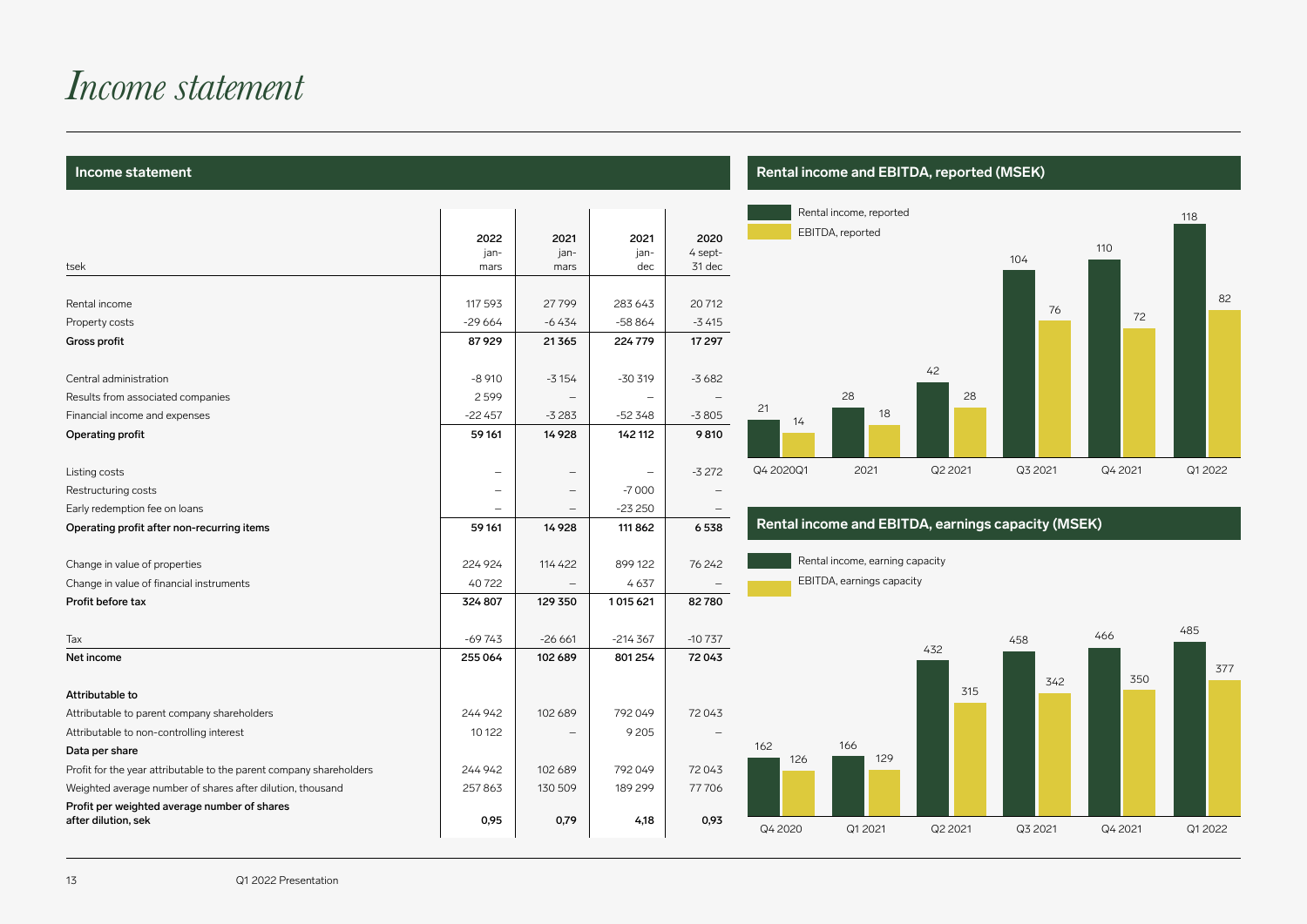# *Current earning capacity and Financial targets*



#### **Earnings capacity as of Q1 2022** *Capacity as of Q1 2022* **<b>Financial targets and dividend policy<sup>1</sup>**

| Target                                        | Policy    | Outcome   |
|-----------------------------------------------|-----------|-----------|
| Loan-to-value                                 | $<60\%$   | 48.4%     |
| Net loan-to-value                             | < 55%     | 45.1%     |
| Equity ratio                                  | > 35%     | 50,3%     |
| Interest coverage ratio                       | > 2.25x   | 3.6x      |
| Average duration on debt                      | 2.5 years | 2,1 years |
| Average return on equity over a cycle         | 12%       | 25.1%     |
| Clear focus on operating cash flow generation | n.a.      | n.a.      |

<sup>1</sup> Net loan-to-value is defined as net interest-bearing debt, excluding leasing, in relation to fair value of properties. Equity ratio is defined as equity in relation to total assets (excl. IFRS 16 right-of-use assets). Interest coverage ratio is defined as profit from property management after adding back financial expenses in relation to financial expenses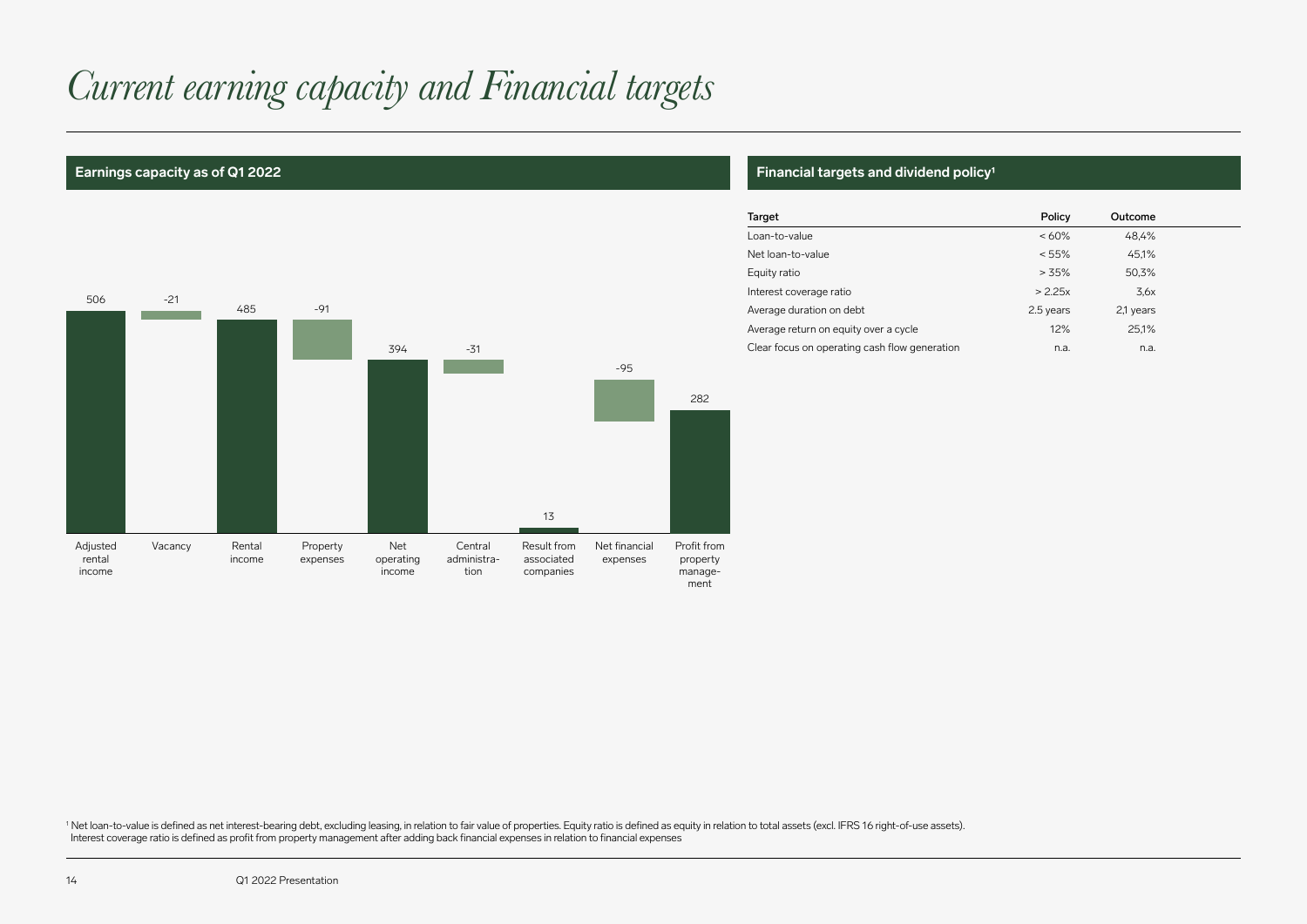## *Balance sheet*

#### **Assets**

| (SEKt)                               | 2022-03-31 | 2021-03-31 | 2021-12-31 |
|--------------------------------------|------------|------------|------------|
| Investment properties                | 7588353    | 2 618 500  | 7168448    |
| Plot and right of use assets         | 143044     | 30 637     | 134 359    |
| Other tangible assets                | 90         | 27         | 540        |
| Shares in associated companies       | 141 479    |            |            |
| Financial investments                | 258 841    |            | 110483     |
| Derivatives                          | 15 9 50    |            | 4664       |
| Deferred tax-receivables             |            |            |            |
| Total long-term assets               | 8 147 757  | 2649164    | 7418494    |
| Tax-receivables                      | 21 0 7 7   | 1616       | 13 117     |
| Account receivables                  | 4381       | 6 1 9 4    | 6 1 1 2    |
| Subscribed but unpaid capital        |            |            | 222 500    |
| Receivables from group companies     |            | 1046       |            |
| Other receivables                    | 77005      | 22 284     | 59 986     |
| Pre-paid expenses and accrued income | 24 2 5 8   | 3 1 0 2    | 16 638     |
| Cash and cash equivalents            | 249784     | 151 598    | 333869     |
| Total short-term assets              | 376 505    | 185840     | 652 222    |
| Total assets                         | 8524262    | 2835004    | 8070716    |

## **Investment properties (MSEK) and net LTV**



## **Equity and Liabilities**

| (SEKt)                                                   | 2022-03-31 | 2021-03-31 | 2021-12-31 |
|----------------------------------------------------------|------------|------------|------------|
| Share capital                                            | 259 595    | 130 253    | 248 980    |
| Ongoing new issue                                        |            | 100 000    | 222,500    |
| Other capital contributions                              | 3083524    | 1158161    | 2798669    |
| Retained earnings inc. current profit                    | 873 541    | 174732     | 633 981    |
| Total equity attributable to Parent Company shareholders | 4216660    | 1563146    | 3 904 130  |
| Non controlling interest                                 | 207        |            | 13 5 5 4   |
| <b>Total equity</b>                                      | 4216867    | 1563146    | 3 917 684  |
| Liabilities                                              |            |            |            |
| Long-term interest-bearing liabilities                   | 2 312 168  | 591 631    | 2 201 9 20 |
| Long-term leasing liability                              | 143 044    | 30 637     | 134 359    |
| Deferred tax liabilities                                 | 275 865    | 37934      | 213746     |
| Total long-term liabilities                              | 2731077    | 660 202    | 2550025    |
| Short-term interest-bearing liabilities                  | 1360852    | 556142     | 1394846    |
| Accounts payable                                         | 32787      | 4727       | 28742      |
| Liabilities to group companies                           |            | 34         |            |
| <b>Tax liabilities</b>                                   | 26934      | 1370       | 26 972     |
| Other liabilities                                        | 36434      | 8021       | 38743      |
| Accrued expenses and pre-paid income                     | 119 311    | 40876      | 113704     |
| Provisions                                               |            | 486        |            |
| Total short-term liabilities                             | 1576318    | 611 656    | 1603007    |
| <b>Total liabilities</b>                                 | 4307395    | 1271858    | 4153032    |
| Total equity and liabilities                             | 8524262    | 2835004    | 8070716    |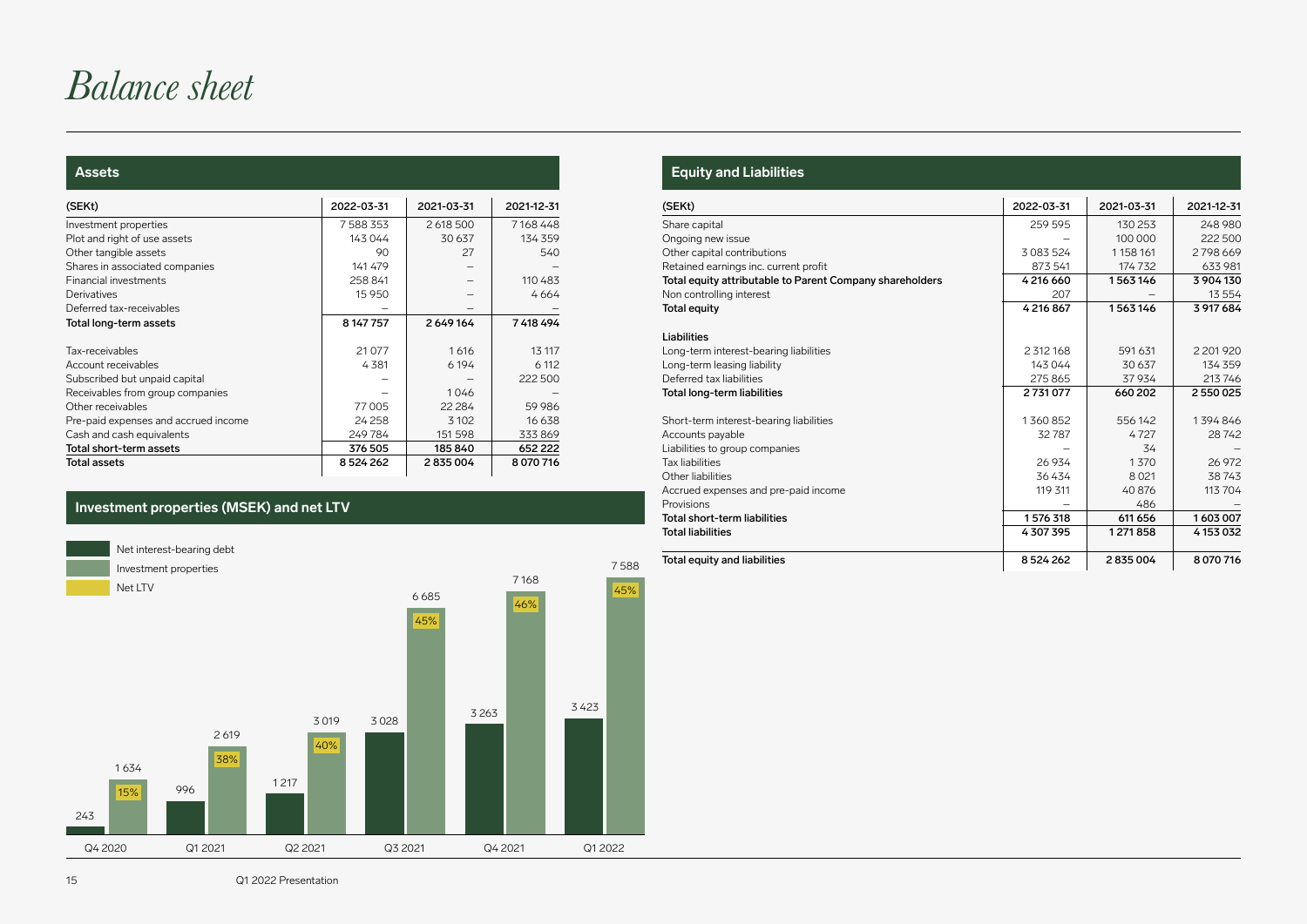# *Debt financing and capital structure at a glance*



Oct 2020 – Dec 2020  $\,$  Jan 2021 – June 2021  $\,$  Jan 2021 – Sep 2021  $\,$  Jan 2021 – Dec 2021  $\,$  Jan 2022 – Mars 2022





1 Excluding interest rate swaps. In addition to credit maturities of MSEK 1,318 ≤12 months, the Group also reports in the balance sheet short-term part of long-term financing of MSEK 43.2 under short-term interest-bearing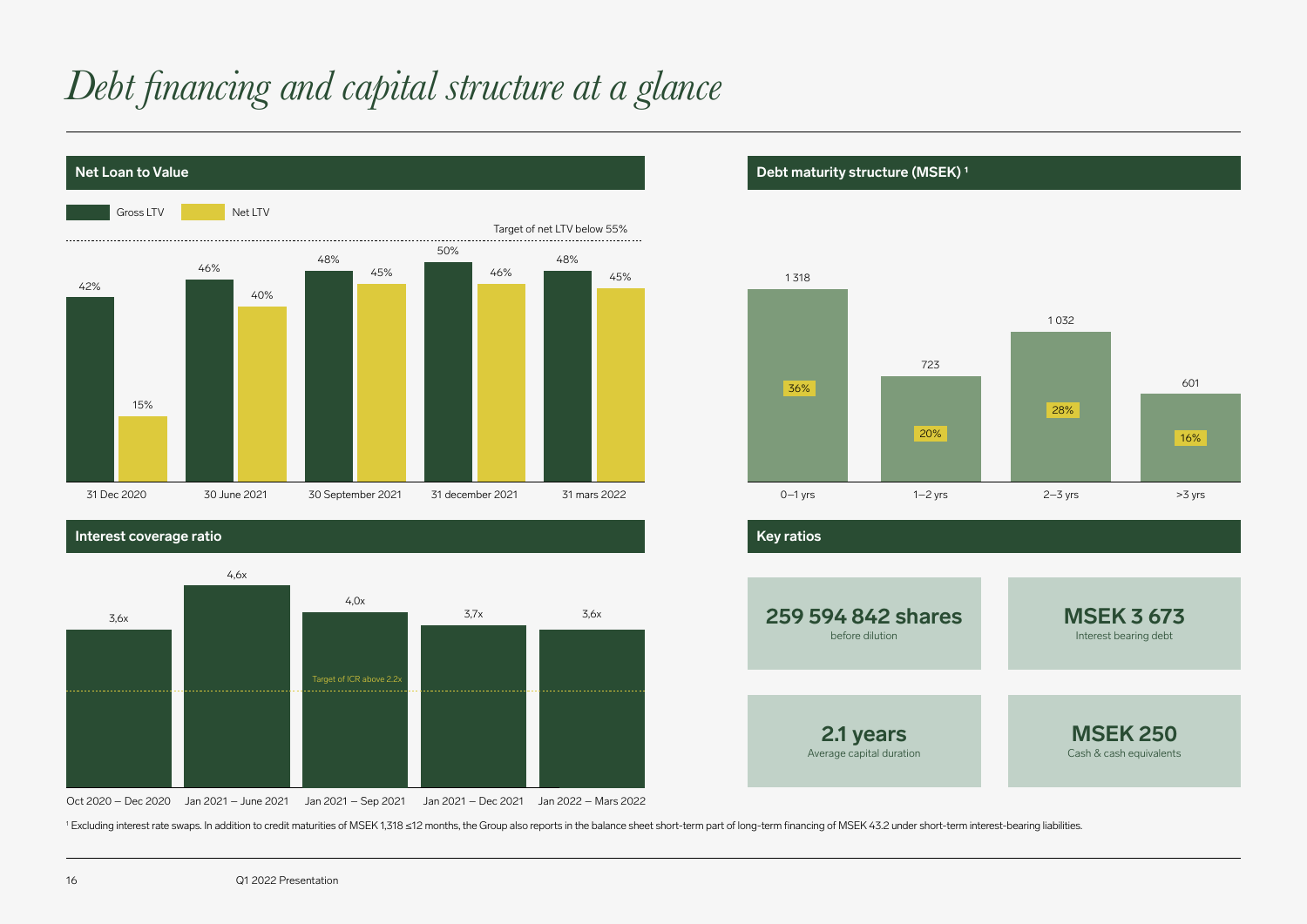# *Share development and ownership*

## **Share performance on Nasdaq First North Ownership Channel Community Community Community Ownership**



| Shareholder                     | # of shares | %    |
|---------------------------------|-------------|------|
| Sterner Stenhus Holding         | 88 701 378  | 34.2 |
| Fastighets AB Balder            | 52752291    | 20,3 |
| Öresund Investment              | 20729777    | 8,0  |
| Länsförsäkringar fastighetsfond | 19 089 466  | 7.4  |
| Swedbank försäkring AB          | 9 563 697   | 3,7  |
| Sum 5 largest shareholders      | 190 836 609 | 73,5 |
| Others                          | 68758233    | 26,5 |
| Sum                             | 259 594 842 | 100  |

Source: Nordnet as of 2022-03-31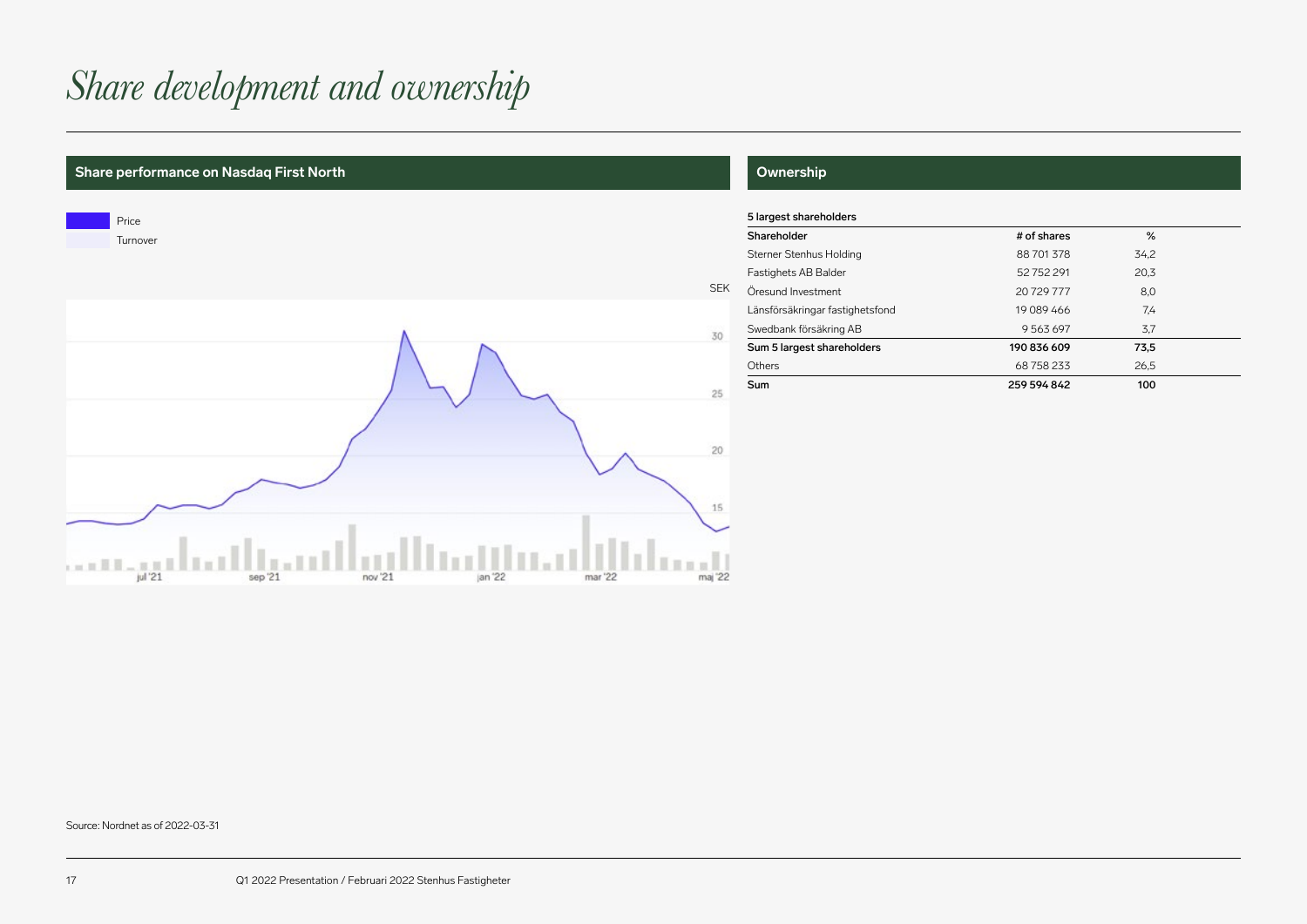4. Appendix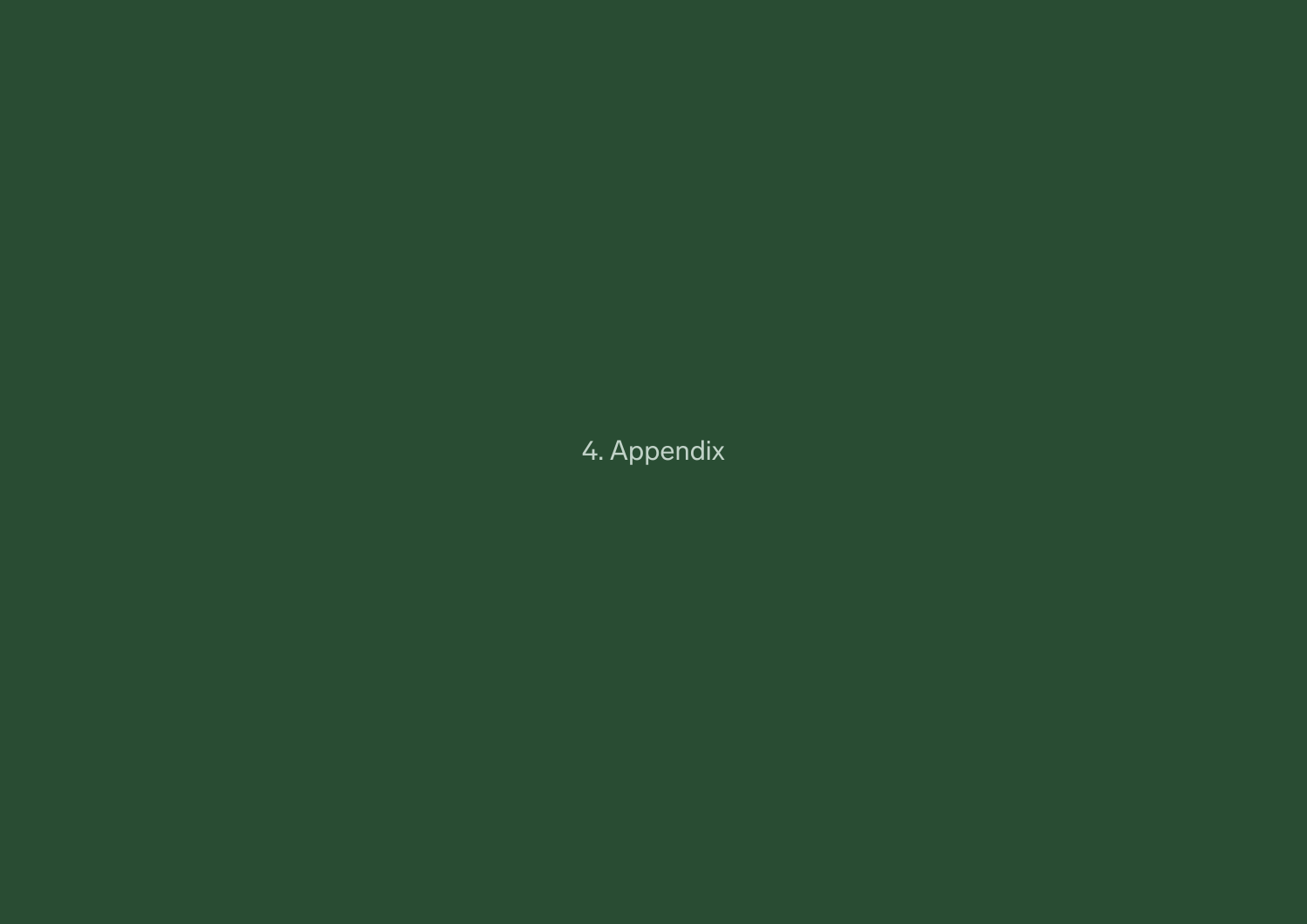# *Management team and Board of Directors*



#### Elias Georgiadis *CEO & Board member*

Mikael Nicander *Vice CEO*

Independence: Not applicable

Experience: 23 years within the real-estate industry, fmr. board member at Amasten Fastigheter and Handelsbanken Skärholmen Ownership: 89,098,818 shares<sup>1</sup> and 647,096 shares direct and indirect through close persons

Independence: (management/larger shareholders): No/No

CEO Lantmännen Fastigheter, Admiral Capital A/S, MiloMnReal Estate Ownership: 323,048 shares direct, indirect through company and close persons

Experience: CEO Stendörren Fastigheter, Kvalitena,

#### Tomas Georgiadis *CFO*

Experience: Deputy CEO Sterner Stenhus AB, board member Fasadgruppen Group AB **Ownership:** 89,098,818 shares $^2$  and 124,399 shares direct. Independence: Not applicable



#### Michael Johansson *Affärsområdeschef*

Experience: CEO ICA Fastigheter Sverige AB, CEO within the Skanska Group, CEO Tre Kronor Property Investment AB. Ownership: 75,200 shares direct, indirect through company Independence: Not applicable



### Rickard Backlund *Chair of the Board*

Experience: Fastigheter Aberdeen Asset Management, Cityhold, NP3 Fastigheter, Amasten Fastigheter Current: CEO Granit Bostad AB Ownership: 400,000 shares Independence: (management/larger shareholders): Yes/Yes

Ownership: 513, 250 shares direct and indirect through company Independence: (management/larger shareholders): Yes/No

Frank Roseen *Board Member* Experience: CEO GE Capital Real Estate, Ronson Development, WCM Current: Aroundtown SA, TLG Immobilien AG, Bonava, Premia Properties SA, Pasal Development

#### Malin af Petersens *Board Member*

Experience: Leading positions within Aberdeen Standard Investments Current: CFO Swib Holding AB Ownership: No shares Independence: (management/larger shareholders): Yes/Yes

### Erik Borgblad *Board Member*

Experience: Specialized in real estate M&A Current: Lawyer and Partner at Born Advokater, CoB Svenska Krämfabriken AB Ownership: 510,000 shares direct and indirect through company Independence: (management/larger shareholders): No/Yes





<sup>1</sup> 89,098,818 shares indirect through Sterner Stenhus Holding AB (70% ownership), <sup>2</sup> 89,098,818 shares indirect through Sterner Stenhus Holding AB (30% ownership)